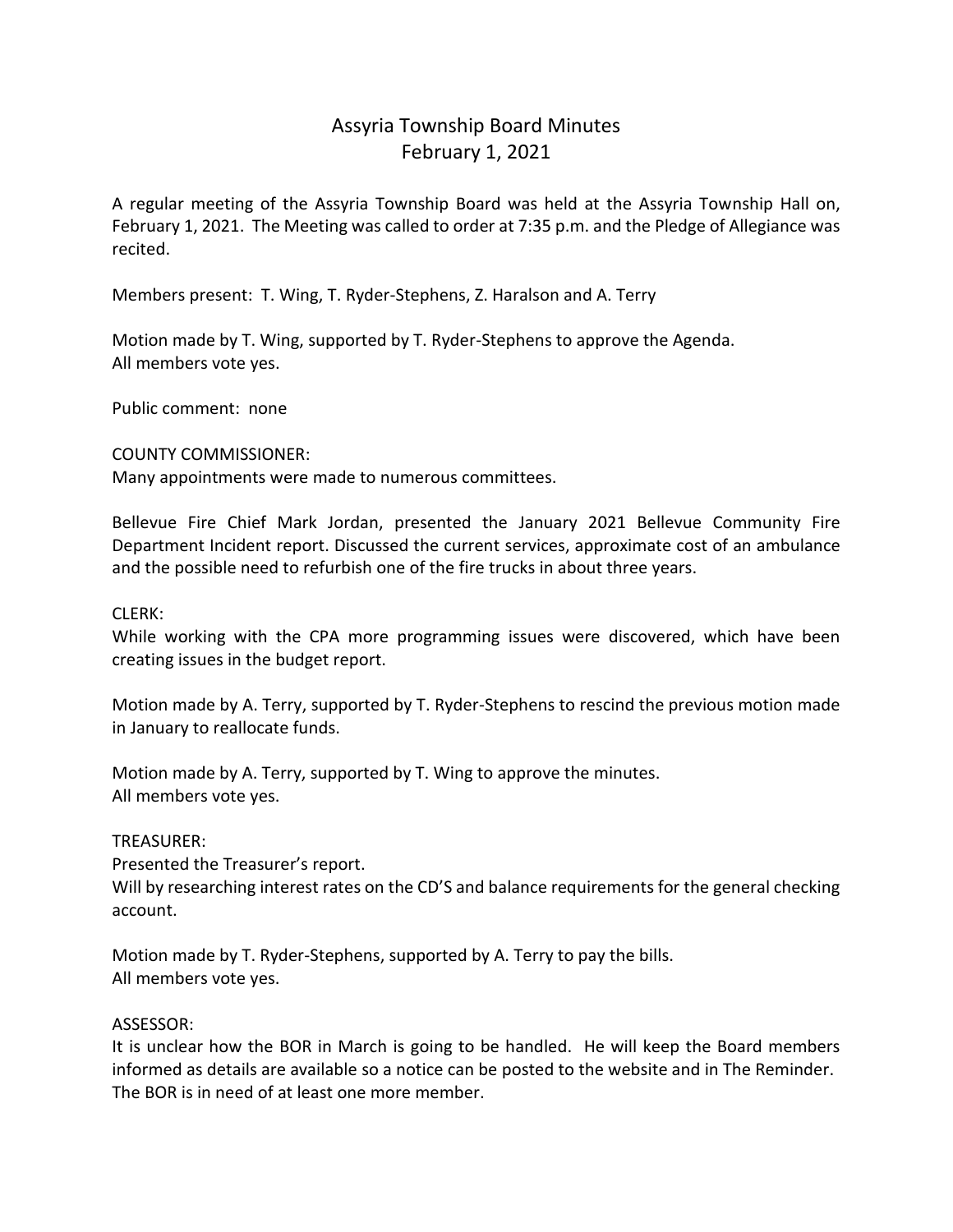Trustee Haralson:

Would like the Board to consider budgeting for improvement to the cemeteries.

Motion made by T. Wing, supported by, A. Terry to implement a three year plan to make improvements to the Assyria Township Cemeteries. All members vote yes.

Supervisor:

Discussion in regard to roads. Discussion in regard to Blight in the Township. Discussion in regard to remodel of the Township Hall. Discussion in regard to possibly renting the Township Hall. Review and discussion in regard to the 2021-2022 budget.

Public Comment: None

Adjournment 10 p.m.